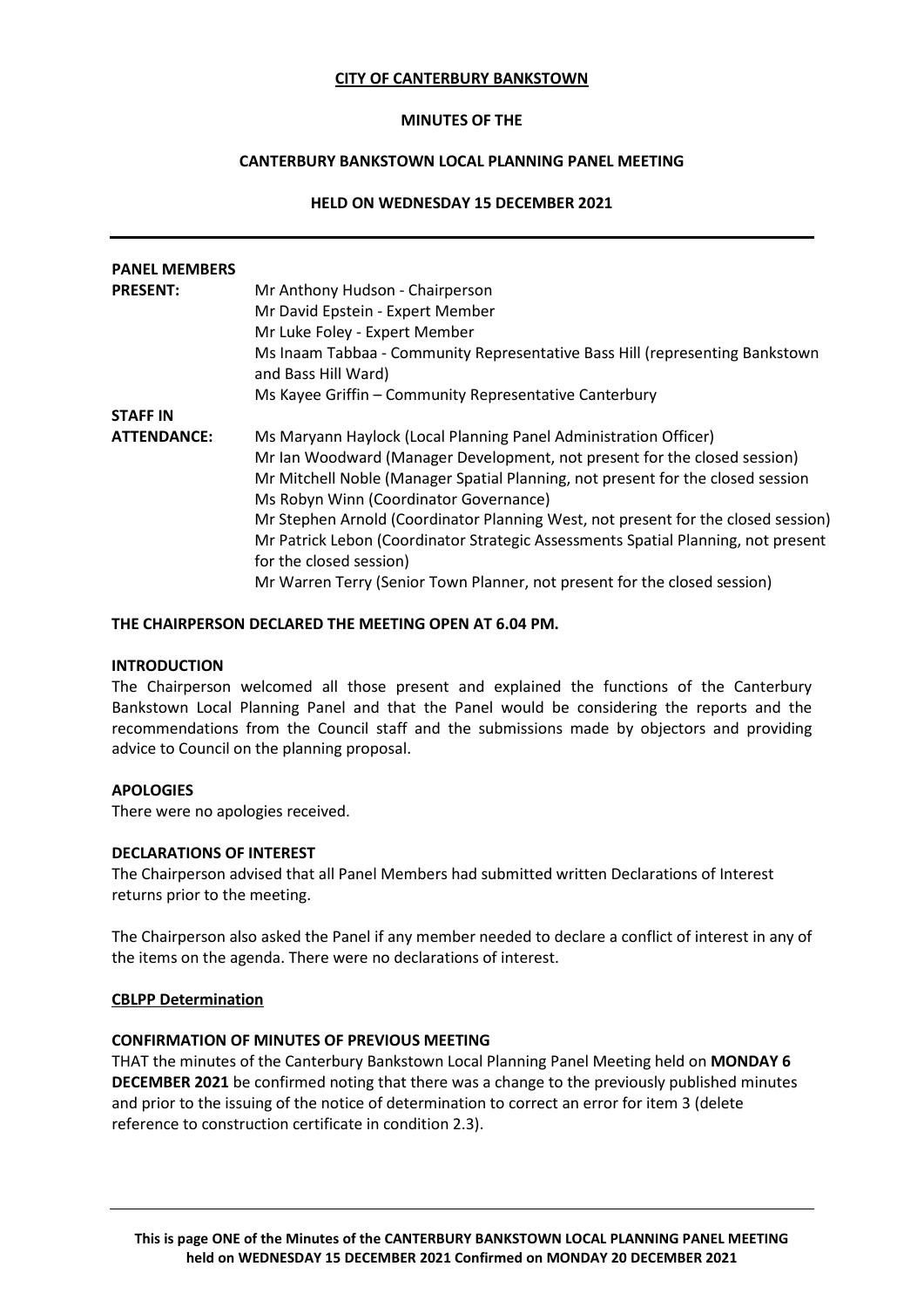# **1 DA-975/2020 - 493-497 CHAPEL ROAD, BANKSTOWN: DEMOLITION OF EXISTING STRUCTURES AND CONSTRUCTION OF A FOUR STOREY BOARDING HOUSE WITH 103 BOARDING ROOMS AND BASEMENT CAR PARKING**

# **Site Visit**

Panel members carried out their own site inspection prior to the public hearing.

### **Written Submission**

A written submission was received for this matter from the following:

- Nikolina, Valentina Dafovska & Slave Dafovski objectors
- Susanna Lau objector
- Mark Kubacki objector

#### **Public Addresses**

The following people addressed the meeting in relation to this item:

Paul Grech Town Planner (representing applicant)

#### **Panel Assessment**

Ms Inaam Tabbaa was the Community Panel Member present for the deliberation and voting for this matter.

The Panel agrees with the report and the recommendation.

### **CBLPP Determination**

THAT Development Application DA-975/2020 be **APPROVED** in accordance with the Council staff report recommendation.

**Vote: 4 – 0 in favour** 

# **DECISION**

**2 DA-867/2020 – 76 & 76A BRANCOURT AVENUE, YAGOONA: DEMOLITION OF EXISTING BUILDING, CONSTRUCTION OF A THREE-STOREY BOARDING HOUSE WITH 33 ROOMS AND BASEMENT CAR PARKING**

### **Site Visit**

Panel members carried out their own site inspection prior to the public hearing.

#### **Public Addresses**

The following people addressed the meeting in relation to this item:

• Ghazi Al Ali (applicant)

#### **Panel Assessment**

Ms Inaam Tabbaa was the Community Panel Member present for the deliberation and voting for this matter.

The Panel agrees with the report and recommendation.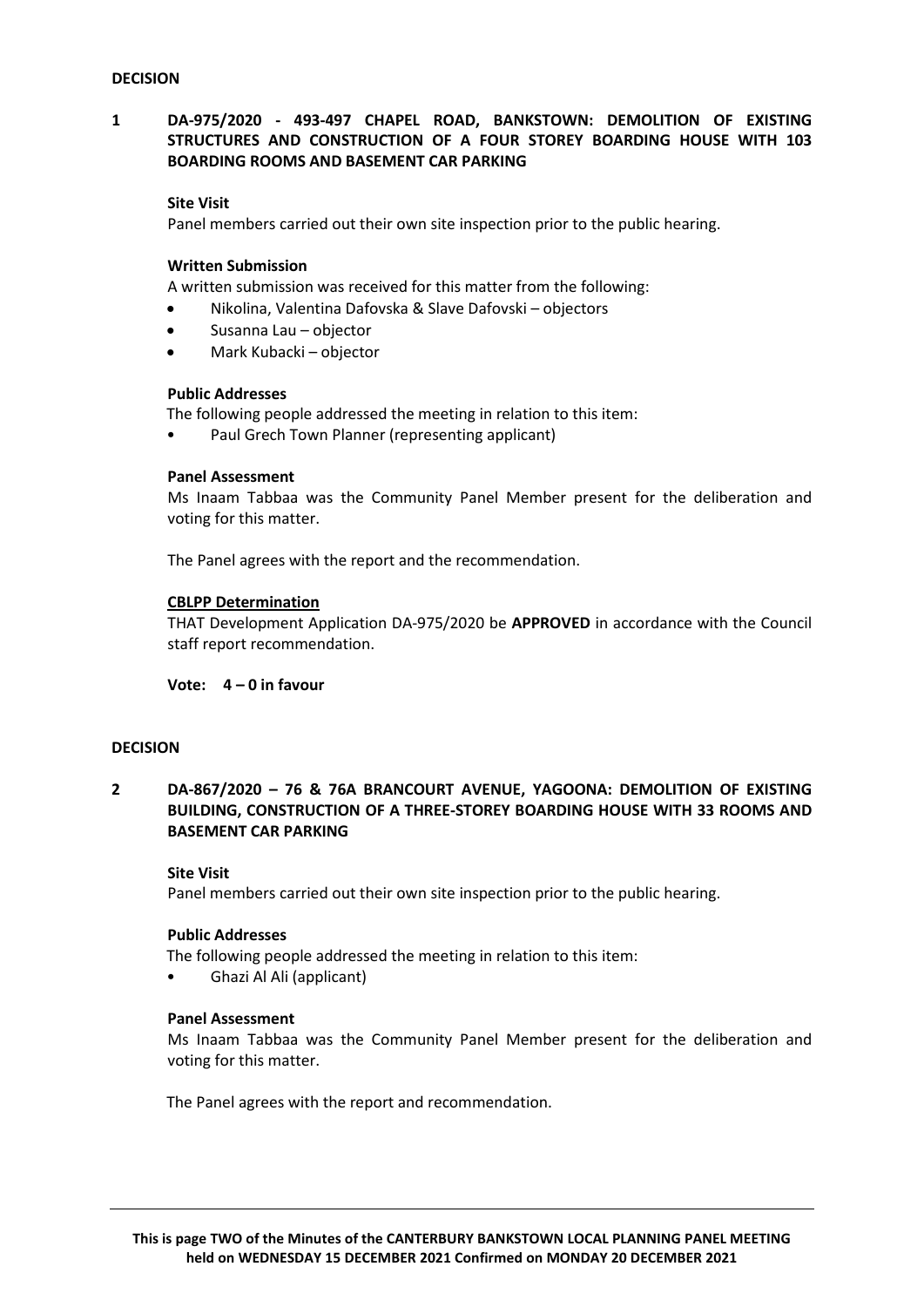# **CBLPP Determination**

THAT Development Application DA-867/2020 be **APPROVED** in accordance with the Council staff report recommendation, subject to the following amendments to the recommended conditions:

1.1

b. A shade structure to be provided covering approximately 50% of the paved common open space on the north side of the building and for the structure to be designed at an appropriate height and with narrow gaps to ameliorate overlooking from the common open space towards the residential units opposite.

The amendment to be provided to the certifying authority prior to the issue of a Construction Certificate.

# **Vote: 4 – 0 in favour**

# **DECISION**

**3 DA-509/2021 – 2A JOHNSTON ROAD, BASS HILL: ERECTION AND USE OF TEMPORARY STRUCTURES FOR THE PURPOSES OF A CIRCUS (SHOWTIMES FROM 18 FEBRUARY TO 7 MARCH 2022), TEMPORARY EMPLOYEE ACCOMMODATION AND ASSOCIATED COMMERCIAL PURPOSES**

# **Site Visit**

Panel members carried out their own site inspection prior to the public hearing.

### **Public Addresses**

There was no public address in respect to this item.

#### **Panel Assessment**

Ms Inaam Tabbaa was the Community Panel Member present for the deliberation and voting for this matter.

The Panel agrees with the report and recommendation.

# **CBLPP Determination**

THAT Development Application DA-509/2021 be **APPROVED** in accordance with the Council staff report recommendation

**Vote: 4 – 0 in favour** 

#### **DECISION**

**4 445-459 Canterbury Road, Campsie: Planning Proposal for 445-459 Canterbury Road, Campsie (RZ-4/2020)**

#### **Site Visit**

Panel members carried out their own site inspection prior to the public hearing.

#### **Written Submissions**

Written submissions were received for this matter from the following:

- Amal Elachi objector
- George Georgiou Objector